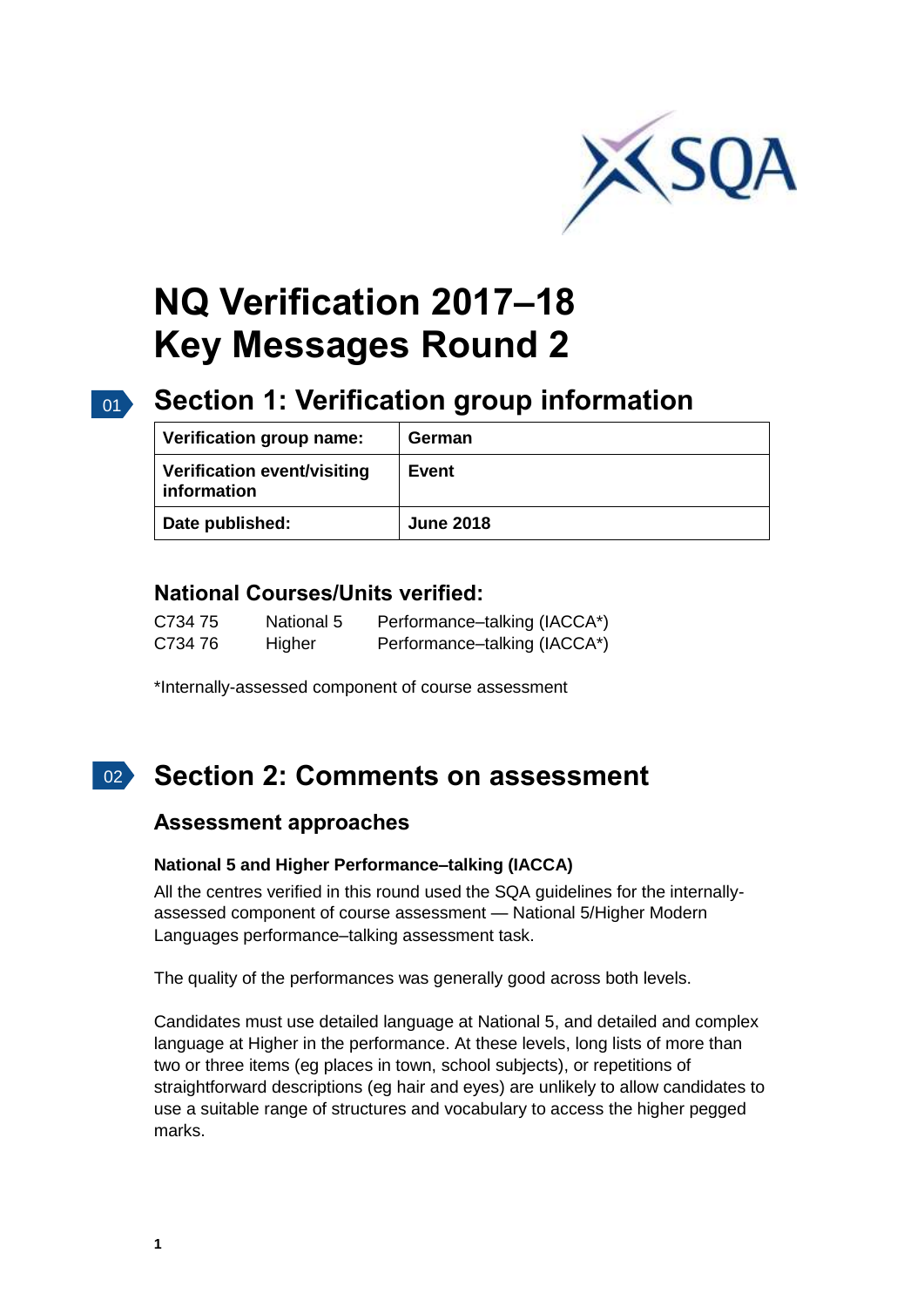#### *Specifics in relation to the presentation*

A few presentations were significantly long or short, and this affected the candidates' performances. Centres are advised to refer to the information regarding the recommended length of time the presentation should last, so that candidates are able to demonstrate their ability to meet the demands of National 5/Higher as provided in the document *Modern Languages Performance–talking: General assessment information*.

#### *Specifics in relation to the conversation*

It was very pleasing to note that all assessors referred to a second context in the course of the conversation at National 5 level, in line with the changes made to the course assessment this session.

Interlocutors should make a natural link between the topic chosen by the candidate for the presentation and the beginning of the conversation. Starting the conversation with a question unrelated to the presentation does not aid the natural flow of the performance.

Interlocutors should try to avoid asking closed questions, especially for more able candidates.

For the most part, interlocutors were supportive, especially with nervous candidates. Where interlocutors were aware of candidates' interests, this helped to produce more natural/spontaneous conversations.

A few conversations were unnecessarily prolonged or significantly short and this affected the candidates' performances. Centres are advised to refer to the information regarding the recommended length of time the conversation should last, so that candidates are able to demonstrate their ability to meet the demands of National 5/Higher as provided in the document *Modern Languages Performance–talking: General assessment information*.

Some centres were overly prescriptive in preparing candidates for the conversation. Conversations should be as spontaneous as possible for the level assessed. A small number of conversations appeared to be excessively rehearsed. It is recommended that centres ask a range of questions adapted to the responses of each candidate, rather than asking the same questions to the whole cohort. A wider variety of questions in the conversation can aid candidates to develop strategies to cope with the unexpected (in line with Appendix 1 of the *Modern Languages Performance–talking: General assessment information* which is available from SQA's website).

### **Assessment judgements**

#### **National 5 and Higher Performance–talking (IACCA)**

It is pleasing to report that the majority of centres have applied the marking instructions for the performance in talking accurately and in line with national standards. However, there was some inconsistency in awarding marks. Some centres were too severe and some too generous.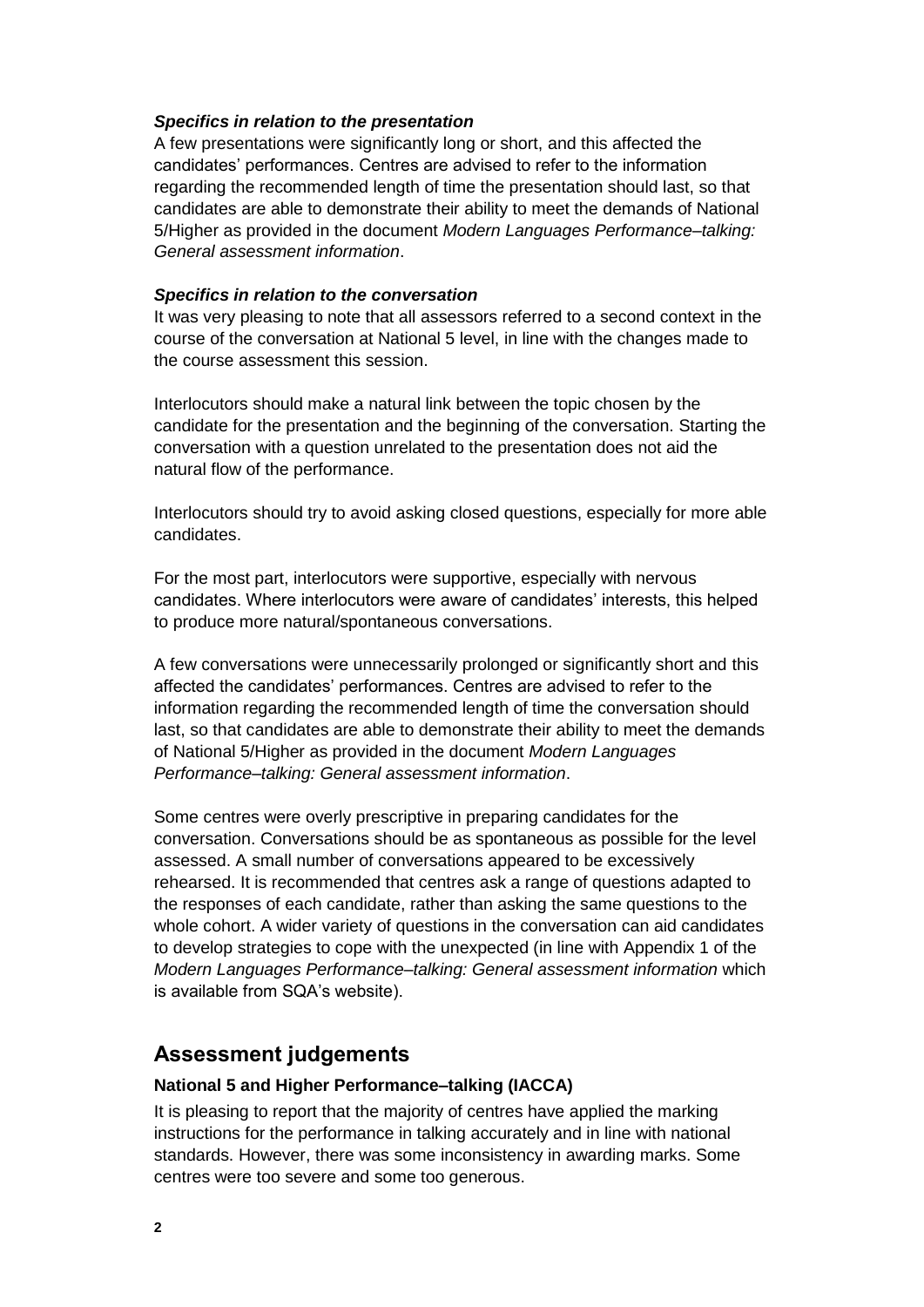All centres verified used the most up-to-date Marking Information Grid for the talking performance at National 5/Higher, in conjunction with the National 5/Higher Grammar Grid to make their assessment judgements. In the 'sustaining the conversation' element, some centres appropriately awarded the new 'pegged mark 1'.

#### *Specifics in relation to the sustaining the conversation element:*

In some cases, candidates paused — briefly — during the conversation to think about their answers; this is a natural part of a conversation. Assessors should give candidates appropriate time to think and respond. However, if candidates struggle to answer certain questions, assessors should try to support the candidate by rephrasing, asking another question, or changing the topic.

Some conversations sounded more natural as candidates answered with a mixture of longer and shorter answers, and it was clear this was **not scripted**. Using scripted conversations may not allow candidates to meet the criteria for the top pegged marks in the performance, but, above all, it does not prepare candidates for the demands at Advanced Higher or in real-life situations. Instead, candidates could prepare for their conversation thinking about the type of questions the assessor is likely to ask on their chosen topic, and thinking about what key words the interlocutor is likely to use in his/her questions.

Examples of how candidates could demonstrate their ability to sustain the conversation include the following:

- a mixture of extended and shorter answers (i.e. not a suite of short presentations/monologues)
- ◆ appropriate thinking time
- natural interjections ('*also / na ja / hmmm'*)
- acknowledgement that they have understood the question ('*das ist eine gute Frage / darüber habe ich noch nie nachgedacht / da bin ich mir nicht sicher*'). Some centres included a brief comment to describe how the candidate showed by non-verbal means that they had understood the question / response from the interlocutor
- asking questions that are **relevant** to the conversation, and at **relevant** times
- sustaining the conversation, asking for repetition or clarification (e.g. '*wie bitte? kannst du / können Sie die Frage bitte wiederholen?*')

This is not an exhaustive list and one example from the above list on its own may not be sufficient for the performance to be awarded full marks in the sustaining the conversation element.

# 03 **Section 3: General comments**

#### **National 5 and Higher Performance–talking (IACCA)**

Centres submitted candidates' performances on CDs and memory sticks. It is recommended that centres check the sound quality of the CDs and MP3/4 files that are submitted for verification. In the case of CDs, it is essential that they can